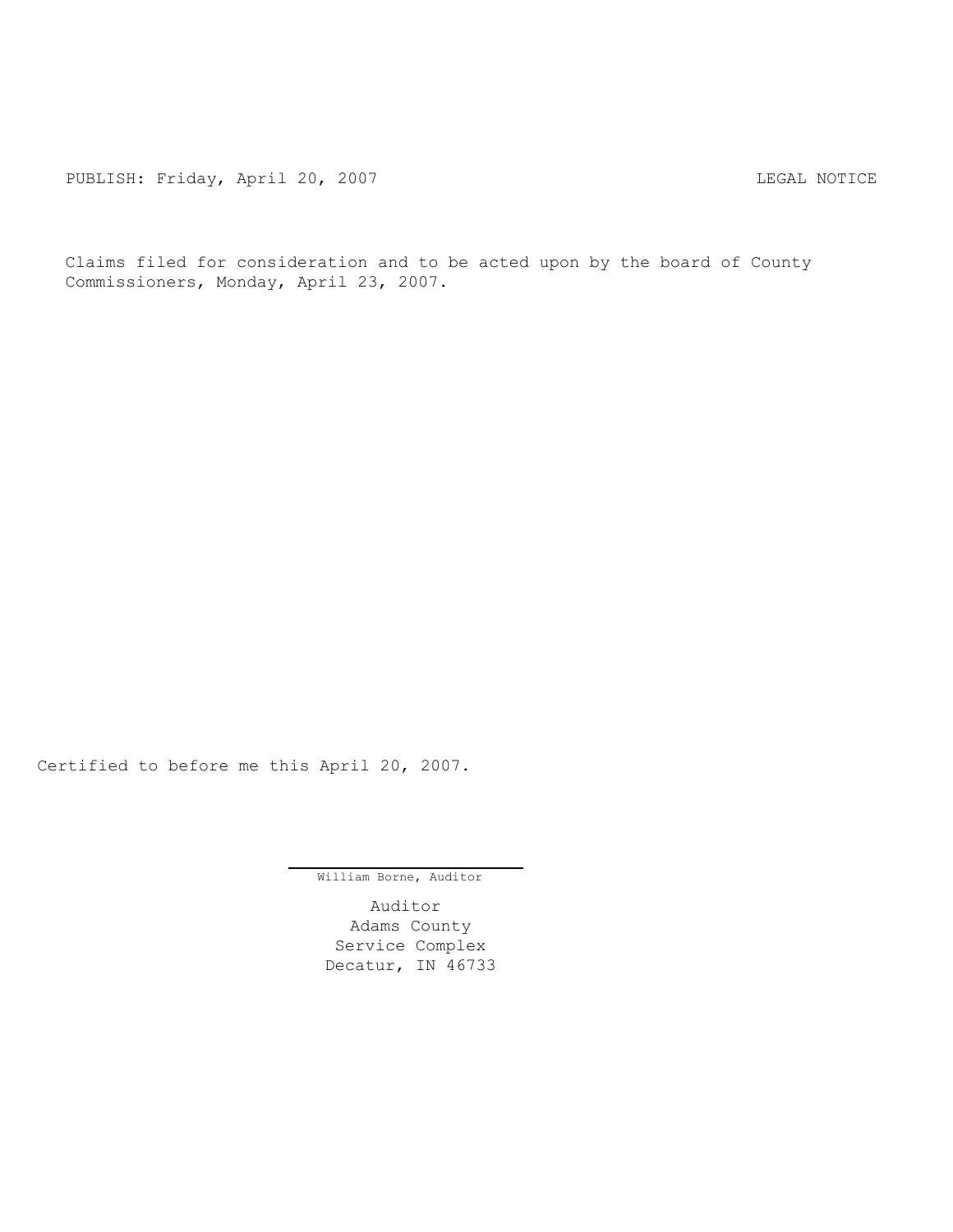

## **Claims Docket for Newspaper Adams County, Indiana**

## For Period: **3/13/2007** to **4/2/2007**

Date Claims to be Paid: **4/23/2007**

*313 W. Jefferson St. Decatur, IN 46733 (219) 724-2600*

| <b>Vendor</b>                   | <b>Amount</b> | <b>Vendor</b>                          | <b>Amount</b> |
|---------------------------------|---------------|----------------------------------------|---------------|
| <b>Adams County Auto Supply</b> | 63.15         | Adams Memorial Hospital                | 19.24         |
| <b>Adams County Treasurer</b>   | 55,450.53     | Indiana Michigan Power                 | 6,965.80      |
| Guise, Andrew                   | 251.85        | Arnold Lumber Company                  | 92.52         |
| Baker And Sons Plumbing &       | 20.33         | Baker And Schultz, Inc.                | 39,210.00     |
| Barney's Auto Electric Se       | 290.73        | Berne Tri-Weekly News                  | 147.27        |
| Brown, Blair A.                 | 50.00         | Hoosier Blue Flame                     | 85.00         |
| Brateman's                      | 108.48        | Butler, Fairman, & Seufer              | 1,358.34      |
| Thieme, Carl                    | 216.28        | Chet's Pest Control                    | 90.00         |
| Cintas Location #338            | 68.74         | City Of Berne                          | 1,200.00      |
| City Of Decatur                 | 1,232.18      | Clarke Mosquito Control P              | 6,522.17      |
| Decatur True Value              | 1,127.37      | <b>Complete Printing Service</b>       | 69.00         |
| Computer Systems, Inc.          | 1,462.16      | Courtesy Ford, Inc.                    | 43.90         |
| Weber, Daniel                   | 20.00         | Sigworth, Darrell W.                   | 56.00         |
| Decatur Daily Democrat          | 424.75        | Decatur Tire Center                    | 18.50         |
| Douglas L. Bauman               | 126.81        | <b>Emergency Radio Service</b>         | 1,002.20      |
| Fail-Safe Alarm                 | 1,095.20      | Gall's                                 | 48.75         |
| Gerber's Super Valu, Inc.       | 587.50        | Gordon Food Service                    | 2,267.01      |
| Graber Insurance, Inc.          | 4,164.00      | Graybar                                | 1,686.77      |
| Haywood Printing Company        | 1,009.10      | Hilty Engine Service                   | 401.64        |
| Imaging Office Systems, I       | 75.37         | <b>Innovative Concepts</b>             | 669.26        |
| Smith, Jan                      | 20.00         | Janitors Supply Company                | 297.55        |
| K-Mart                          | 214.52        | Carty, Karen                           | 385.04        |
| Kiess Electric                  | 393.98        | Meshberger Brothers Stone              | 55,973.60     |
| Minds Eye Graphics              | 400.00        | Kone, Inc.                             | 156.17        |
| Moser Motor Sales, Inc.         | 767.76        | National Oil And Gas                   | 680.70        |
| Nipsco                          | 14,997.33     | Miller, Patrick                        | 1,608.29      |
| EMP Co-op, Inc.                 | 305.00        | Quik Stop                              | 78.43         |
| Scott's                         | 16.02         | <b>Shifferly Dodge</b>                 | 22,866.67     |
| Embarq Communications, Inc.     | 35.50         | Baumann, Steve                         | 20.00         |
| <b>Stone-Street Quarries</b>    | 872.58        | Stoneco, Inc.                          | 8,923.19      |
| Stoppenhagen Eggs               | 31.50         | <b>Summit Radiology</b>                | 122.00        |
| Reynolds, Tamara J.             | 125.00        | Smith, Teryl R.                        | 143.86        |
| Print Shop                      | 2,794.92      | Fox, Thomas E.                         | 60.00         |
| Sheets, Thomas Wade             | 75.00         | Top Supply Company                     | 112.29        |
| Townsend'sTire Service,         | 15.00         | <b>Tractor Supply Company</b>          | 134.13        |
| Trisha Hockemeyer               | 124.32        | Two Brothers Restaurant                | 10.00         |
| U.S. Postmaster                 | 13,039.00     | USI, Inc.                              | 59.25         |
| Victoria Ellis                  | 20.00         | Wemhoff Land Surveying, I              | 558.25        |
| West Payment Center             | 736.29        | Witham Toxicology Laboratory           | 2,116.00      |
| D & D Auto Sales                | 466.02        | Rex King                               | 11.20         |
| Cook, Russell E.                | 20.00         | Adams County Extension Education Fur   | 7.00          |
| Burry, Herman, Miller, Brown    | 4,294.25      | <b>Swiss City Veterinary</b>           | 535.00        |
| The Galley Restaurant           | 58.19         | Wulliman, J. Sue                       | 34.40         |
| Embarq                          | 187.77        | <b>Adams County Highway Department</b> | 1,416.91      |
| Imi Irving Material, Inc.       | 2,797.47      | J. L. Manufacturing & Fab.             | 162.50        |
| Patrick Norton                  | 234.39        | Judith E. Affolder                     | 23.20         |
| Thyssenkrupp Elevators          | 498.42        | Wells County Reporting Se              | 22.75         |
|                                 |               |                                        |               |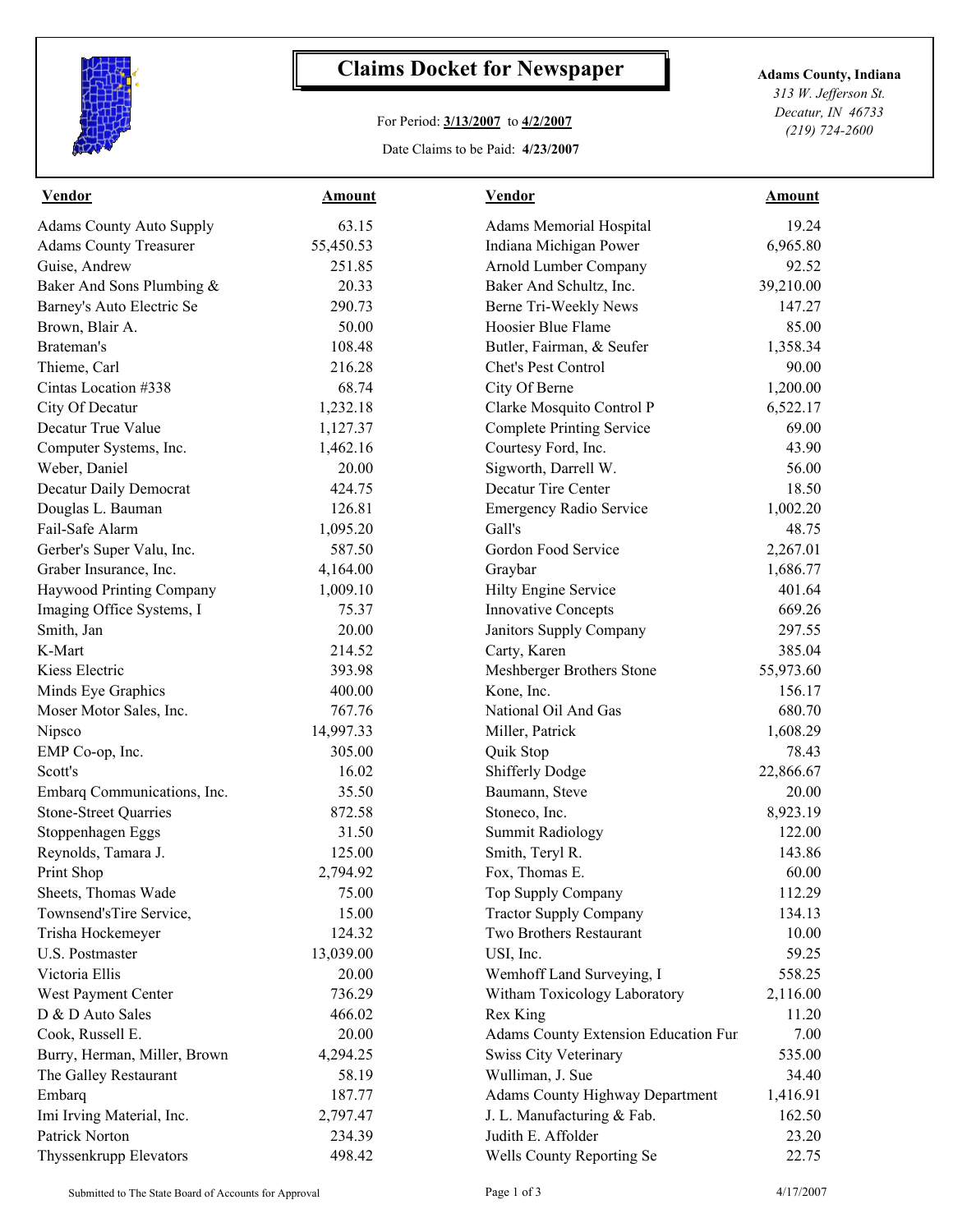| Jeremy W. Brown                         | 25.00      | The Grainery Company                    | 142.00   |  |
|-----------------------------------------|------------|-----------------------------------------|----------|--|
| Partners In Care                        | 52.70      | Bauman Upholstery, Inc.                 | 100.00   |  |
| Waste Management                        | 146.24     | <b>B</b> Secure Alarm Systems           | 2,696.87 |  |
| Esther J. Briede                        | 56.40      | Anthony Stimpson                        | 39.45    |  |
| <b>Energy Products</b>                  | 148.17     | B & K Hydraulics                        | 125.00   |  |
| Nan Nidlinger                           | 105.37     | <b>Summit City Reporting</b>            | 364.65   |  |
| Office Depot                            | 105.92     | City Of Decatur Park Depa               | 3,276.67 |  |
| Jackson Oil & Solvents, I               | 1,143.72   | Arthur L. Nussbaum                      | 20.00    |  |
| McIntosh, Jeffrey A.                    | 20.00      | Dan M. Elzey                            | 20.00    |  |
| Sam's Engine Clinic                     | 17.50      | C & S Accessories                       | 345.00   |  |
| Dr. Michael Ainsworth                   | 140.00     | Chad W. Sprunger                        | 1,394.83 |  |
| Zurcher Tire, Inc.                      | 738.36     | Mapps For Recovery                      | 500.00   |  |
| Tom Magnan/Special Needs                | 94.67      | Kristina Buckner                        | 53.20    |  |
| Arthur J. Booth                         | 20.00      | Lexis-Nexis                             | 200.00   |  |
| Benicomp, Inc.                          | 175,077.34 | Karen Fouts                             | 9.00     |  |
| Adams County Sheriffs Dep               | 12.00      | Schwartz Shoe Repair                    | 61.90    |  |
| Harvest Land Co-op                      | 166.30     | Indiana Association of County Assessors | 486.17   |  |
| American Dietetic Association           | 261.00     | <b>United Parcel Service</b>            | 150.00   |  |
| Wal-Mart                                | 120.69     | Adams County Truck Repair               | 53.02    |  |
| Advanced Imaging Solutions, Inc.        | 335.61     | J. Marlene Ebert                        | 10.14    |  |
| Treasurer, State of Indiana             | 2,402.20   | Mary A. Kitson                          | 386.75   |  |
| Leslie W. Marckel                       | 119.80     | Adams County Sheriff                    | 105.00   |  |
| VoMac Trucks Sales & Service            | 258.18     | Michael G. Werling                      | 585.00   |  |
| Southeastern Equipment Company          | 346.03     | Connie Ellenberger                      | 36.40    |  |
| Stephanie Vergara                       | 50.00      | <b>Correctional Program Services</b>    | 739.70   |  |
| Kelly Werich                            | 292.00     | Edwin Ford                              | 20.00    |  |
| Charles Padgett, Jr.                    | 20.00      | Galls                                   | 999.86   |  |
| Richard L. Crider                       | 20.00      | Indiana Nena - 911                      | 150.00   |  |
| American Express                        | 1,747.94   | Michele Morehous                        | 222.24   |  |
| Synapse Networks, Inc.                  | 3,350.00   | Dave Schirack Construction              | 5,000.00 |  |
| <b>Uricks Trucking</b>                  | 997.00     | Memorial Day Fund                       | 1,600.00 |  |
| Allen County Juvenile Center            | 280.00     | Joseph M. Johnson, III                  | 539.66   |  |
| Kids Law                                | 309.25     | Janelle Bohnke                          | 9.00     |  |
| Park Center, Inc.                       | 200.00     | Schenkel's Dairy                        | 154.60   |  |
| Daniel M. Grove                         | 255.00     | Mapps                                   | 200.00   |  |
| Michelle Hackenjos                      | 30.60      | Alpine Falls, Inc.                      | 150.74   |  |
| William Borne                           | 398.80     | Constance J. Moser                      | 150.00   |  |
| <b>VFP Fire Systems</b>                 | 250.00     | Daniel J. Michaels                      | 20.00    |  |
| Henry R. Mayer                          | 20.00      | Jeter Systems Corporation               | 328.88   |  |
| Verizon Wireless                        | 1,106.56   | <b>Stationair's Express</b>             | 154.52   |  |
| SunGard HTE, INc.                       | 1,200.00   | Landon Patterson                        | 98.80    |  |
| Karla Marbach                           | 26.32      | Debra Shaffer                           | 100.00   |  |
| Matrix Integration                      | 363.00     | Moore Medical Corporation               | 300.37   |  |
| Rex M. Moore                            | 168.55     | Schwartz Blacksmith, LLC                | 6.50     |  |
| $CDW-G$                                 | 3,605.48   | Indiana Office of Technology            | 338.81   |  |
| Chad Kukelhan                           | 25.00      | DeSoto Translation & Marketing          | 147.31   |  |
| Pamela J. Hestermann                    | 6,727.37   | John August                             | 28.80    |  |
| LBH Chemical & Industrial               | 880.59     | James E. Taylor, DDS                    | 824.00   |  |
| Mediacom LLC                            | 139.95     | <b>Atlas Building Services</b>          | 6,342.53 |  |
| Enterprise Unified Solutions, Inc.      | 2,849.06   | Office Depot                            | 132.52   |  |
| Stan A. Stoppenhagen                    | 920.62     | IPFW - Tapestry                         | 100.00   |  |
| Thompson Publishing Group               | 313.50     | DLS Enterprises, Inc.                   | 68.40    |  |
| Irene Lloyd                             | 24.80      | Marilyn J. Buuck                        | 100.00   |  |
| Ruth Johnson                            |            |                                         |          |  |
|                                         | 1,168.83   | Commonwealth Engineers, Inc.            | 4,620.00 |  |
| National Public Safety Information Bure | 139.00     | Pitney Bowes Postage by Phone           | 3,400.00 |  |
| Schenk Lightning Rod, Inc.              | 17,962.00  |                                         |          |  |